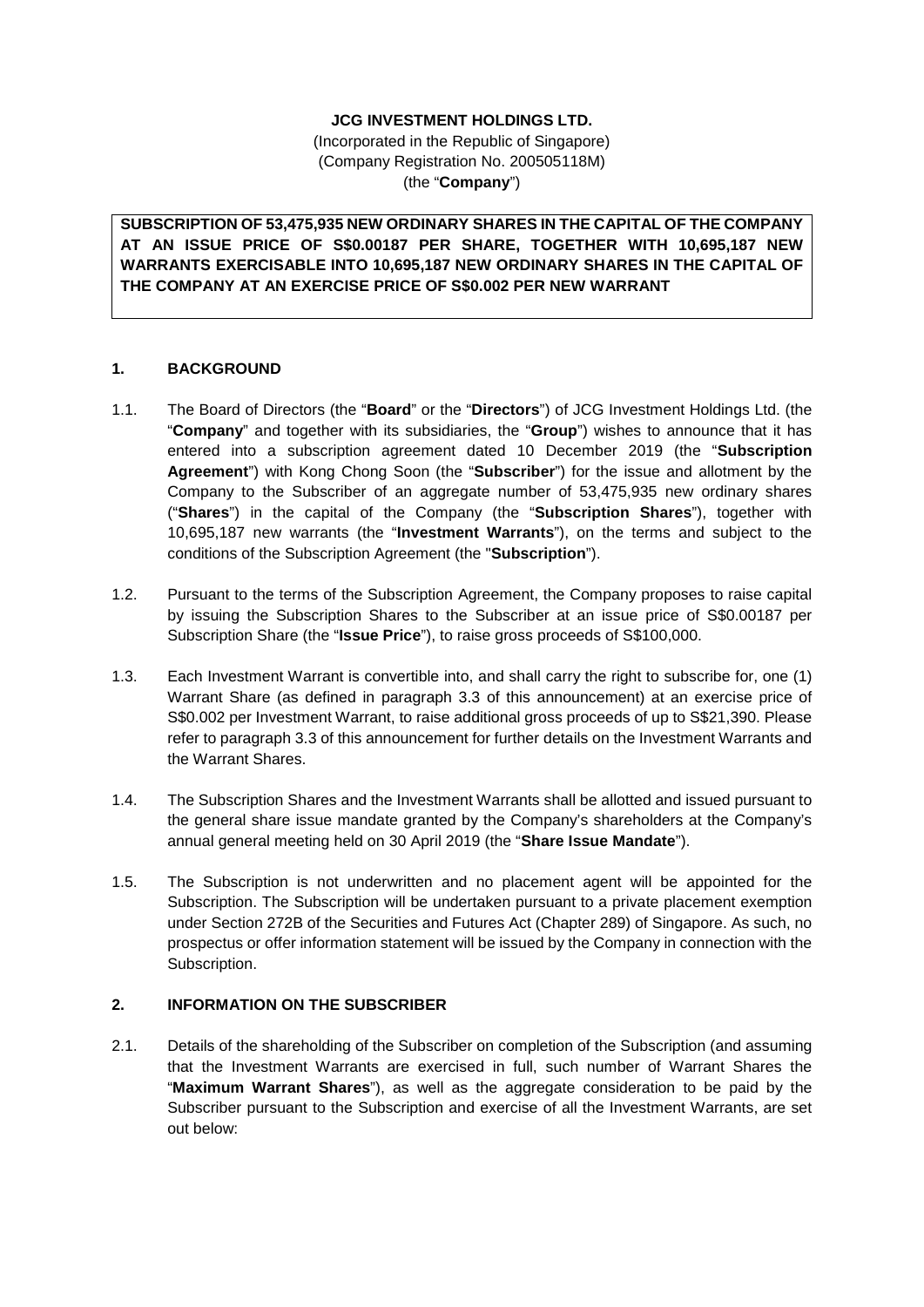| Number of<br><b>Subscription</b><br><b>Shares</b> | Number of<br><b>Maximum</b><br><b>Warrant Shares</b> | Aggregate<br><b>Consideration</b><br>(S\$) | <b>Subscription</b><br><b>Shares and</b><br><b>Maximum</b><br><b>Warrant Shares</b><br>as a<br>% of the<br><b>Existing</b><br><b>Issued Share</b><br>Capital on a<br>fully diluted<br>basis <sup>(1)</sup> | <b>Subscription</b><br>Shares and<br><b>Maximum</b><br><b>Warrant Shares</b><br>as a<br>% of the<br><b>Enlarged</b><br><b>Issued Share</b><br>Capital on a<br>fully diluted<br>basis <sup>(2)</sup> |
|---------------------------------------------------|------------------------------------------------------|--------------------------------------------|------------------------------------------------------------------------------------------------------------------------------------------------------------------------------------------------------------|-----------------------------------------------------------------------------------------------------------------------------------------------------------------------------------------------------|
| 53,475,935                                        | 10,695,187                                           | 121.390                                    | 0.42                                                                                                                                                                                                       | 0.42                                                                                                                                                                                                |

#### Notes:

- (1) Number of Subscription Shares and Maximum Warrant Shares divided by 15,383,882,179 Shares, being the number of issued shares in the capital of the Company as at the date hereof (the "**Existing Issued Share Capital**").
- (2) Number of Subscription Shares and Maximum Warrant Shares divided by 15,448,053,301 Shares, being the aggregate of the number of Subscription Shares, the Maximum Warrant Shares and the Existing Issued Share Capital.
- 2.2. The issuance and allotment of the Subscription Shares and the Maximum Warrant Shares, whether in isolation or in aggregate, will not result in a transfer of controlling interest of the Company.
- 2.3. The Subscriber is a private investor who has expressed his interest in taking up new shares in the Company for investment purposes. The Subscriber is an entrepreneur involved in real estate development and is a friend of and became aware of this investment opportunity through Dato' Ng Tian Sang, the Non-Executive Chairman and a substantial shareholder of the Company. As at the date of this announcement, the Subscriber does not hold any securities in the capital of the Company. The Subscriber is an individual investor and has represented to the Company that he is subscribing for the Subscription Shares and the Investment Warrants for his own account for investment. The Subscriber is not a person whom the Company is prohibited from issuing securities to, as provided for by Rule 812 of the Singapore Exchange Securities Trading Limited ("**SGX-ST**") Listing Manual Section B: Rules of Catalist. To the best of the Company's knowledge, save as disclosed above and in relation to the Subscription, the Subscriber does not have any connection (including business relationship) with the Company, its Directors and substantial shareholders.
- 2.4. The Company has decided to place the Subscription Shares to the Subscriber so as to strengthen the financial position of the Company and meet its funding needs, placing it in good stead to execute its business plans.

## **3. THE SUBSCRIPTION**

#### 3.1. **The Issue Price and Consideration**

The Subscriber proposes to subscribe for an aggregate of 53,475,935 Subscription Shares with 10,695,187 Investment Warrants for an aggregate consideration of S\$100,000 (the "**Consideration**") at an Issue Price of S\$0.00187 per Subscription Share. The Issue Price represents a discount of approximately 6.5% to the volume weighted average price of S\$0.002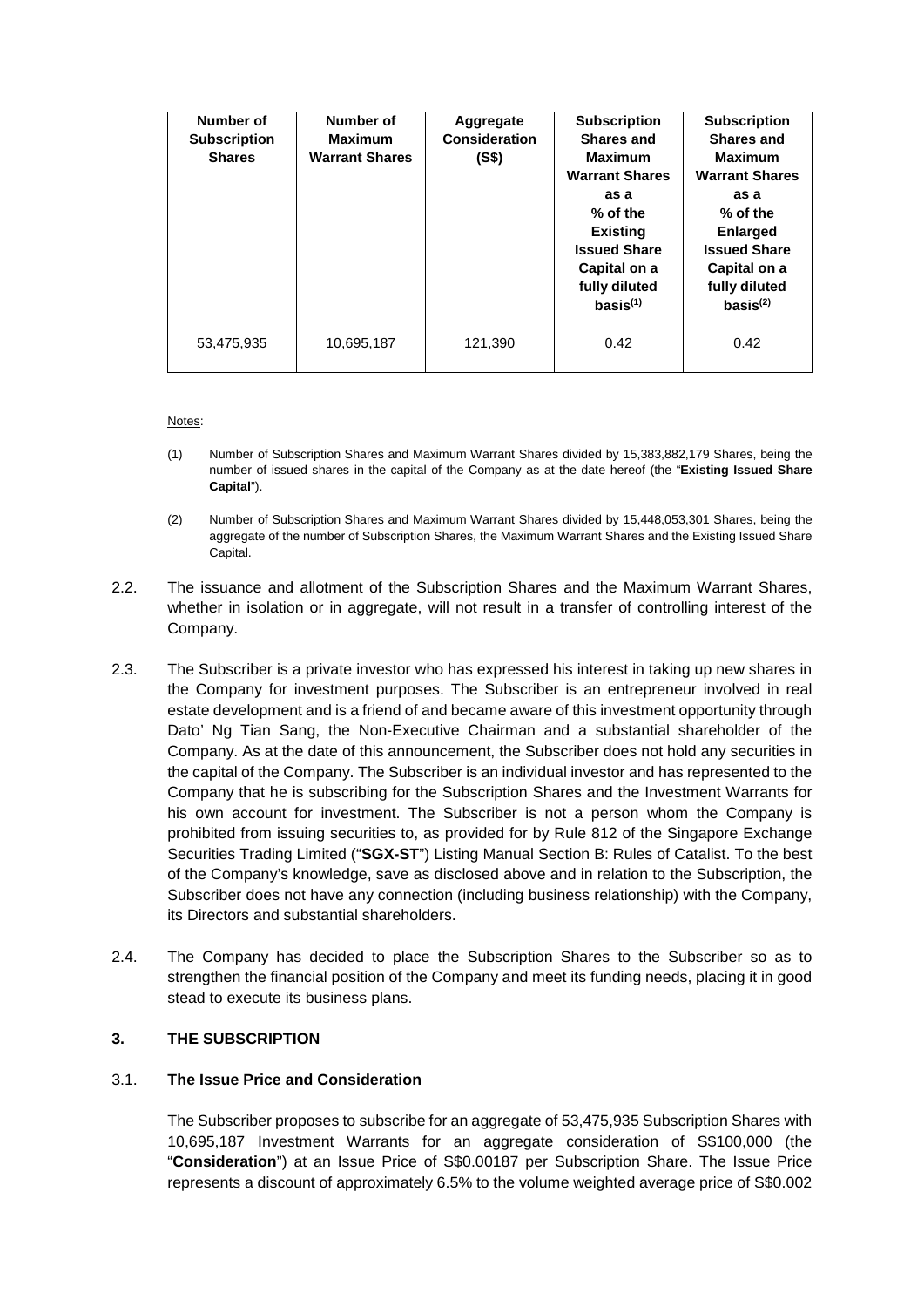for trades done on the SGX-ST on 9 December 2019 (being the last full market day on which trades were done immediately preceding the date of the Subscription Agreement) (the "**VWAP**"). The VWAP is S\$0.002.

#### 3.2. **The Subscription Shares**

There is no moratorium imposed on the Subscription Shares.

The Subscription Shares, when issued and delivered, shall be free from all claims, charges, liens and other encumbrances whatsoever and shall rank *pari passu* in all respects with and shall carry all rights similar to the existing Shares except that they will not rank for any dividend, right, allotment or other distributions, the record date for which falls on or before the completion of the Subscription.

## 3.3. **The Investment Warrants and Warrant Shares**

There is no moratorium imposed on the Investment Warrants or the Warrant Shares.

In addition to the Subscription Shares, the Subscriber is entitled to one (1) Investment Warrant convertible into one (1) Warrant Share at an exercise price of S\$0.002 for every five (5) Subscription Shares subscribed for by the Subscriber under the Subscription Agreement.

The Investment Warrants will be freely and immediately detachable upon issue, will be issued in registered form and will not be listed and traded separately (whether on the Catalist Board of the SGX-ST (the "**Catalist**") or elsewhere). There is no additional consideration paid for the entitlement to the Investment Warrants.

Subject to the terms and conditions governing the Investment Warrants to be set out in an instrument by way of a deed poll (the "**Deed Poll**"), each Investment Warrant shall carry the right to subscribe for one (1) Share (the "**Warrant Share**" and "**Warrant Shares**" shall be construed accordingly) at the exercise price of S\$0.002 (the "**Investment Warrants Exercise Price**") at any time during the period commencing on the date of issue of the Investment Warrants and expiring on the day immediately preceding the third (3rd) anniversary of the date of issue of the Investment Warrants (the "**Investment Warrants Exercise Period**"). The Investment Warrants that remain unexercised at the expiry of the Investment Warrants Exercise Period shall lapse and cease to be valid for any purpose. The Investment Warrants are nontransferable under the terms and conditions of the Deed Poll.

The Investment Warrants Exercise Price represents the VWAP.

The Investment Warrants Exercise Price and the number of Investment Warrants shall be subject to adjustments under certain circumstances as provided for in the Deed Poll and appropriate announcements on the adjustments will be made by the Company.

The Company shall, not later than one (1) month before the expiry of the Investment Warrants Exercise Period (the "**Investment Warrants Expiry Date**"), announce the Investment Warrants Expiry Date on SGXNET.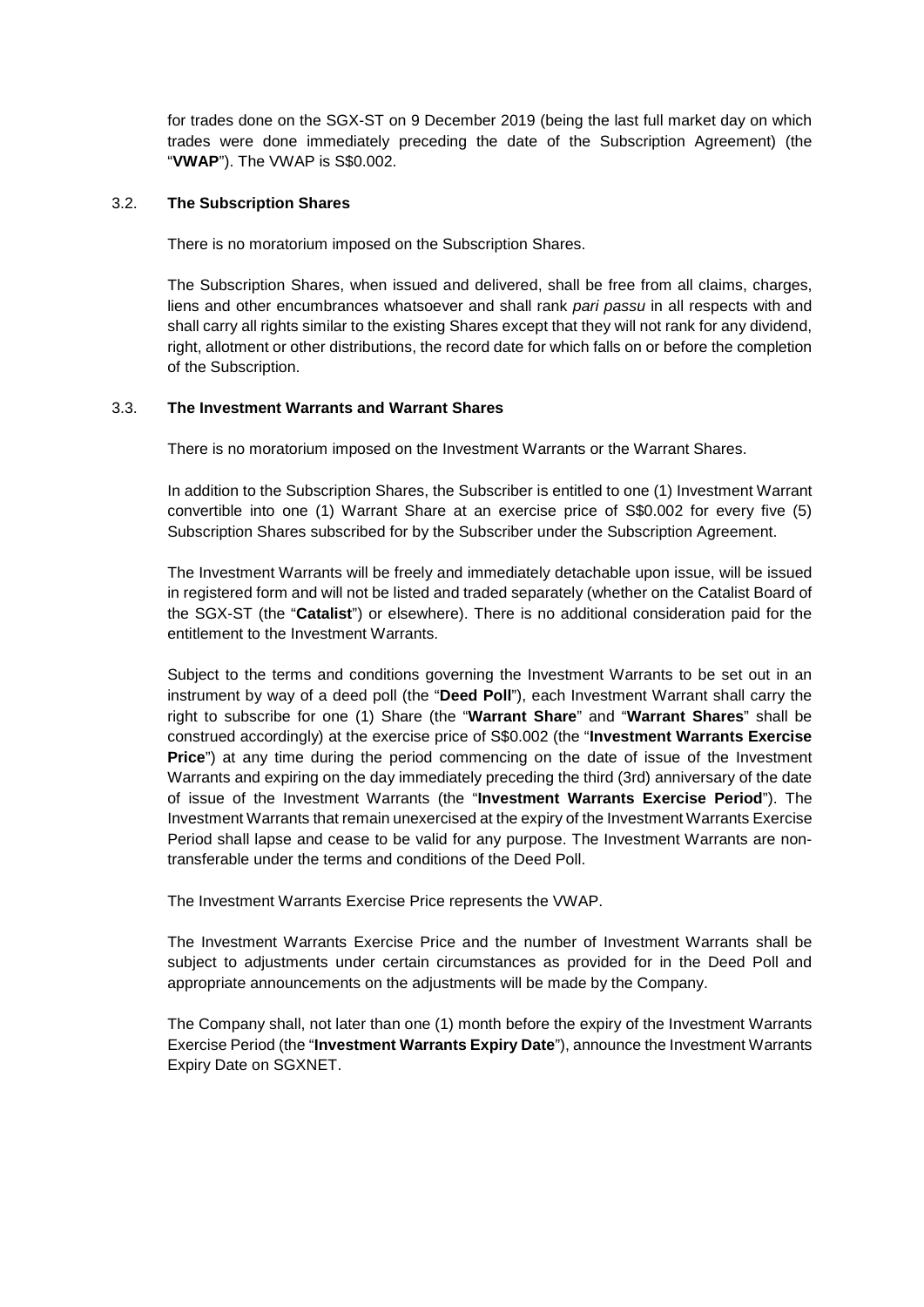## 3.4. **Conditions**

Completion of the Subscription is conditional upon, *inter alia*:

- (a) the Share Issue Mandate shall be valid, subsisting and adequate for the purposes of the issue of the Subscription Shares and the Investment Warrants as at the date of completion of the Subscription (the "**Completion Date**");
- (b) approval in-principle for the listing and quotation of the Subscription Shares and the Warrant Shares on the Catalist being obtained from the SGX-ST and not revoked or amended as at the Completion Date and, where such approval is subject to conditions, such conditions being reasonably acceptable to the Subscriber;
- (c) the issue and subscription of the Subscription Shares and the issue of the Investment Warrants not being prohibited by any statute, order, rule or regulation promulgated after the date of the Subscription Agreement by any applicable legislative, executive or regulatory body or authority of Singapore;
- (d) there having been no occurrence of any event or discovery of any fact rendering any of the warranties in the Subscription Agreement untrue or incorrect in any material respect as at the Completion Date as if they had been given again on the Completion Date; and
- (e) the Company and the Subscriber not being in breach of any of the undertakings and the covenants in the Subscription Agreement as at the Completion Date.

If the conditions set forth in paragraphs 3.4(a) and 3.4(b) above are not satisfied within five (5) months from the date of the Subscription Agreement (or such other date as may be mutually agreed between the Company and the Subscriber), the Subscription Agreement shall terminate and the obligations of the Company to issue the Subscription Shares and the Investment Warrants and the Subscriber to subscribe for the Subscription Shares shall *ipso facto* cease and determine thereafter, and no party shall have any claim against the others for costs, expenses, damages, losses, compensation or otherwise in respect of the Subscription, save for any antecedent breach of the Subscription Agreement or the parties' respective liability for the payment of costs and expenses under the Subscription Agreement.

## 3.5. **Additional Listing Application**

The Company will, through its Catalist sponsor, be making an application to the SGX-ST for the listing and quotation of the Subscription Shares and the Warrant Shares on the Catalist. The Company will make the necessary announcements once the approval-in-principle for the listing and quotation of the Subscription Shares and the Warrant Shares has been obtained from the SGX-ST.

# **4. FINANCIAL EFFECTS OF THE SUBSCRIPTION**

The financial effects of the Subscription set out below are for illustrative purposes only and do not purport to be indicative or a projection of the results and financial position of the Company and the Group after completion of the Subscription.

The financial effects of the Subscription on the Group have been computed based on the latest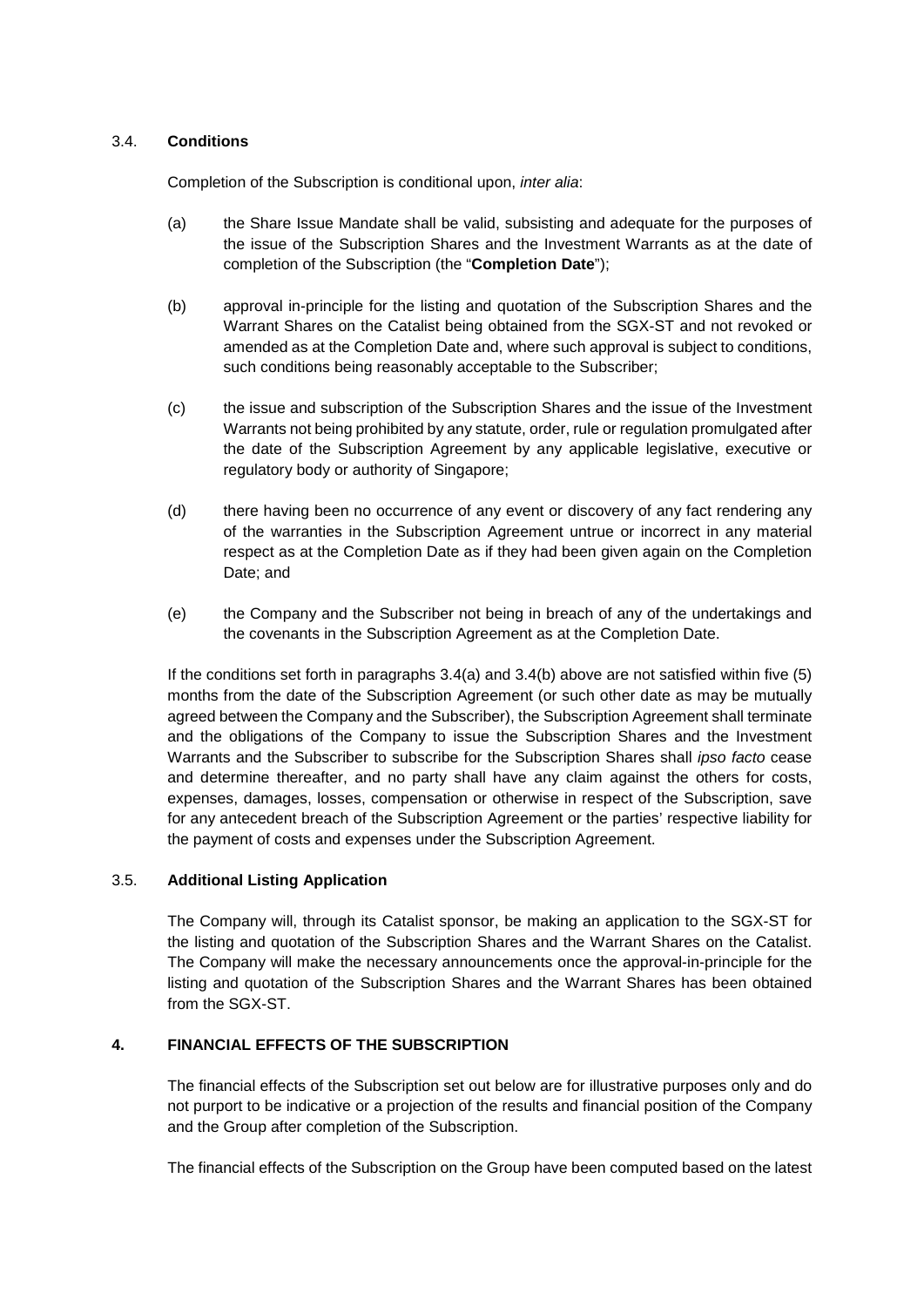available audited financial statements of the Group for the financial year ended 31 December 2018 ("**FY2018**") and the following bases and assumptions:

- (a) the expenses incurred in the Subscription are disregarded for the purposes of calculating the financial effects;
- (b) the financial effect on the consolidated net tangible liabilities ("**NTL**") per Share of the Group is computed based on the assumption that the Subscription was completed on 31 December 2018; and
- (c) the financial effect on the consolidated loss per Share ("**LPS**") of the Group is computed based on the assumption that the Subscription was completed on 1 January 2018.

## **NTA per Share**

|                              | <b>Before</b><br><b>Subscription</b> | the | After adjusting for the<br><b>Subscription Shares</b> | After adjusting for the<br><b>Subscription Shares</b><br><b>Maximum</b><br>the<br>and<br><b>Warrant Shares</b> |
|------------------------------|--------------------------------------|-----|-------------------------------------------------------|----------------------------------------------------------------------------------------------------------------|
| NTL per share<br>(S\$ cents) | 0.06                                 |     | 0.06                                                  | 0.06                                                                                                           |

# **LPS**

|                              | <b>Before</b><br>the<br><b>Subscription</b> | After adjusting for the<br><b>Subscription Shares</b> | After adjusting for the<br><b>Subscription Shares</b><br><b>Maximum</b><br>the<br>and<br><b>Warrant Shares</b> |
|------------------------------|---------------------------------------------|-------------------------------------------------------|----------------------------------------------------------------------------------------------------------------|
| LPS per share<br>(S\$ cents) | 0.023                                       | 0.022                                                 | 0.022                                                                                                          |

# **5. RATIONALE AND USE OF PROCEEDS**

The Company's rationale for the Subscription is that the Subscription will be used to fund the growth, development and expansion of its existing medical aesthetics and healthcare business and the exploration of new business opportunities as and when they arise as well as strengthen its financial and working capital position.

The net proceeds from the Subscription of approximately S\$100,000 (the "**Share Subscription Net Proceeds**") will be used by the Company in the following estimated proportions:

| Use of Proceeds                                                                                                                                                                                | Percentage Allocation (%) | <b>Amount of the Share</b><br><b>Subscription Net</b><br>Proceeds (S\$) |
|------------------------------------------------------------------------------------------------------------------------------------------------------------------------------------------------|---------------------------|-------------------------------------------------------------------------|
| Funding growth, development and<br>expansion of its existing medical<br>aesthetics<br>and<br>healthcare<br>business and exploration of new<br>business opportunities as and<br>when they arise | 70                        | 70,000                                                                  |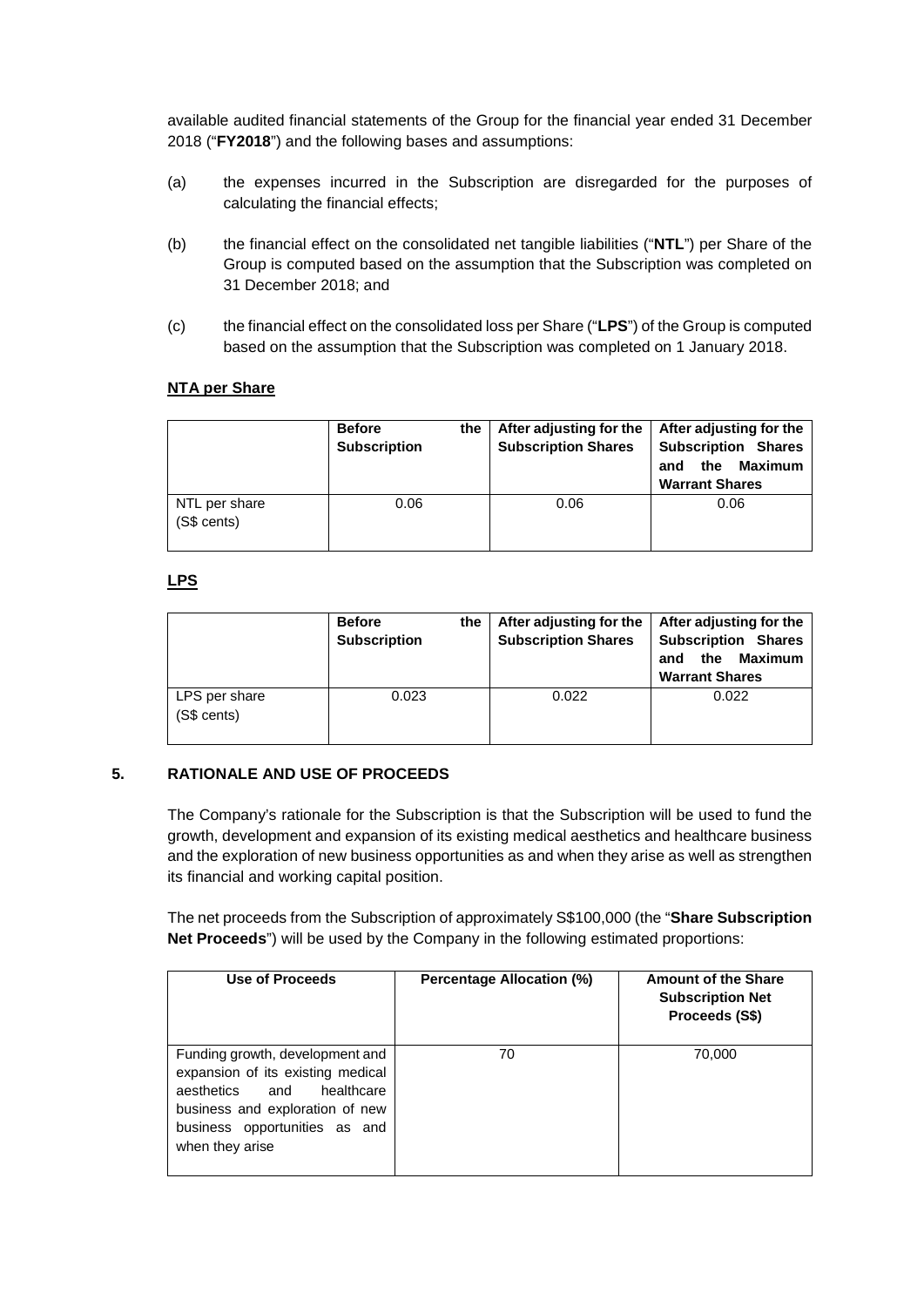| Working capital purposes | 30  | 30,000  |
|--------------------------|-----|---------|
| <b>Total</b>             | 100 | 100,000 |

Assuming all the Investment Warrants are exercised, the estimated gross proceeds from the exercise of the Investment Warrants will be approximately S\$21,390 (the "**Investment Warrants Exercise Proceeds**"). As and when the Investment Warrants are exercised, the Investment Warrants Exercise Proceeds may, at the discretion of the Directors, be applied largely in the following proportions:

| Use of Proceeds                                                                                                                                                                                | <b>Percentage Allocation (%)</b> | Amount of the Investment<br><b>Warrants Exercise</b><br>Proceeds (S\$) |
|------------------------------------------------------------------------------------------------------------------------------------------------------------------------------------------------|----------------------------------|------------------------------------------------------------------------|
| Funding growth, development and<br>expansion of its existing medical<br>healthcare<br>aesthetics<br>and<br>business and exploration of new<br>business opportunities as and<br>when they arise | 70                               | 14,973                                                                 |
| Working capital purposes                                                                                                                                                                       | 30                               | 6,417                                                                  |
| <b>Total</b>                                                                                                                                                                                   | 100                              | 21,390                                                                 |

Pending the use of the Share Subscription Net Proceeds and the Investment Warrants Exercise Proceeds, such amounts may be deposited in financial institutions or be used for working capital or any other purpose on a short-term basis.

The Company will make periodic announcements as and when the Share Subscription Net Proceeds and the Investment Warrants Exercise Proceeds are materially disbursed and whether the disbursements are in accordance with the use of proceeds as stated in this announcement.

The Company will also provide a status report on the use of the Share Subscription Net Proceeds and the Investment Warrants Exercise Proceeds in the Company's annual report. Where the Share Subscription Net Proceeds and the Investment Warrants Exercise Proceeds are used for working capital purposes, the Company will provide a breakdown with specific details on how the proceeds have been applied in the Company's announcements and annual report.

Where there is any material deviation from the stated use of proceeds, the Company will announce the reasons for such deviation.

# **6. DIRECTORS' CONFIRMATION**

The Directors are of the opinion that, after taking into consideration the Group's present financial position, including its banking facilities, its bank and cash balances, the Group will have adequate working capital for its present requirements, with or without the Subscription taking place. Notwithstanding the foregoing, the Directors are of the opinion that the Share Subscription Net Proceeds and the Investment Warrants Exercise Proceeds will further strengthen and supplement the Group's financial position and capital base.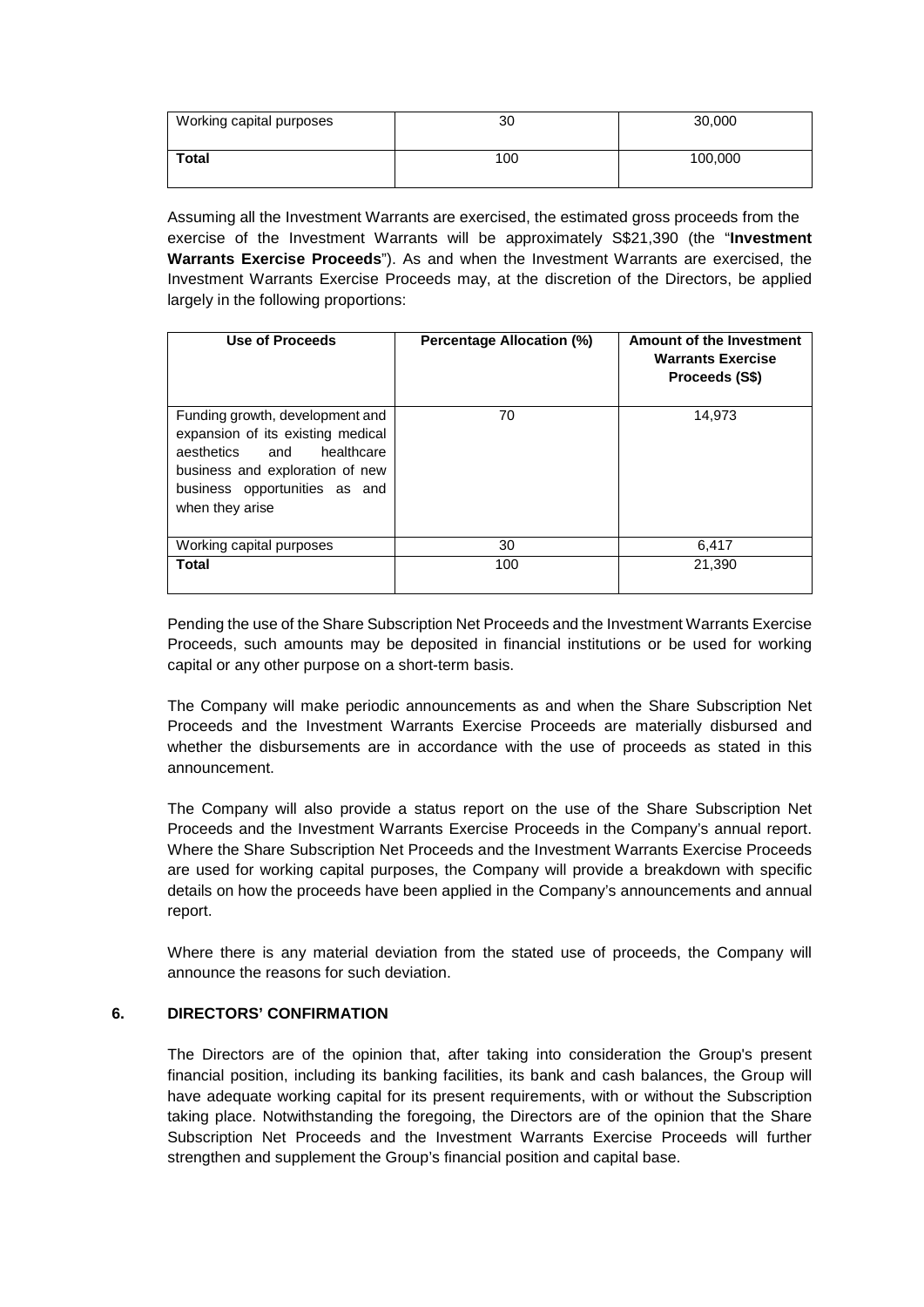## **7. ALLOTMENT AND ISSUANCE OF THE SUBSCRIPTION SHARES, THE INVESTMENT WARRANTS AND THE WARRANT SHARES**

The Subscription Shares and the Investment Warrants (and on exercise of the Investment Warrants, the Warrant Shares) will be allotted and issued pursuant to the Share Issue Mandate obtained at the annual general meeting of the Company held on 30 April 2019 (the "**AGM**"). Pursuant to the Share Issue Mandate, Directors have the authority to issue: (a) Shares; (b) convertible securities; (c) additional securities arising from the adjustment to (b) above; and (d) Shares arising from the conversion of securities in (b) and (c) above (collectively, "**Instruments**"), provided that the aggregate number of Shares to be issued (including Shares to be issued pursuant to the Instruments, made or granted) does not exceed 100% of the total number of issued Shares (excluding treasury shares and subsidiary holdings) as at the date of the AGM, of which the aggregate number of Shares and Instruments to be issued other than on a pro rata basis to existing shareholders of the Company shall not exceed 50% of the total number of issued Shares (excluding treasury shares and subsidiary holdings) as at the date of the AGM.

As at the date of the AGM, the total number of issued Shares (excluding treasury shares and subsidiary holdings) was 12,485,587,734. Accordingly, the total number of Shares that may be issued pursuant to the Share Issue Mandate is 12,485,587,734 Shares, of which the maximum number of Shares that can be issued other than on a pro rata basis is 6,242,793,867 Shares. As at the date of this announcement, 1,284,444,445 Shares have been issued pursuant to the Share Issue Mandate. As such, the 53,475,935 Subscription Shares and the 10,695,187 Investment Warrants (and on exercise of the Investment Warrants, up to 10,695,187 Warrant Shares) which may be issued pursuant to the Subscription Agreement fall within the limits of the Share Issue Mandate.

## **8. INTEREST OF DIRECTORS AND SUBSTANTIAL SHAREHOLDERS**

None of the Directors or substantial shareholders of the Company has any interest, direct or indirect, in the Subscription, save for their interests (if any) by way of their shareholdings and/or directorships, as the case may be, in the Company.

In addition, the Subscriber is not under the control or influence of any of the Company's directors or substantial shareholders.

## **9. DIRECTORS' RESPONSIBILITY STATEMENT**

The Directors collectively and individually accept full responsibility for the accuracy of the information given in this announcement and confirm after making all reasonable enquiries that, to the best of their knowledge and belief, this announcement constitutes full and true disclosure of all material facts about the Subscription, the Subscription Agreement, the Company and its subsidiaries, and the Directors are not aware of any facts the omission of which would make any statement in this announcement misleading. Where information in this announcement has been extracted from published or otherwise publicly available sources or obtained from a named source, the sole responsibility of the Directors has been to ensure that such information has been accurately and correctly extracted from those sources and/or reproduced in this announcement in its proper form and context.

## **10. TRADING CAUTION**

Shareholders and potential investors are advised to exercise caution in trading their Shares.